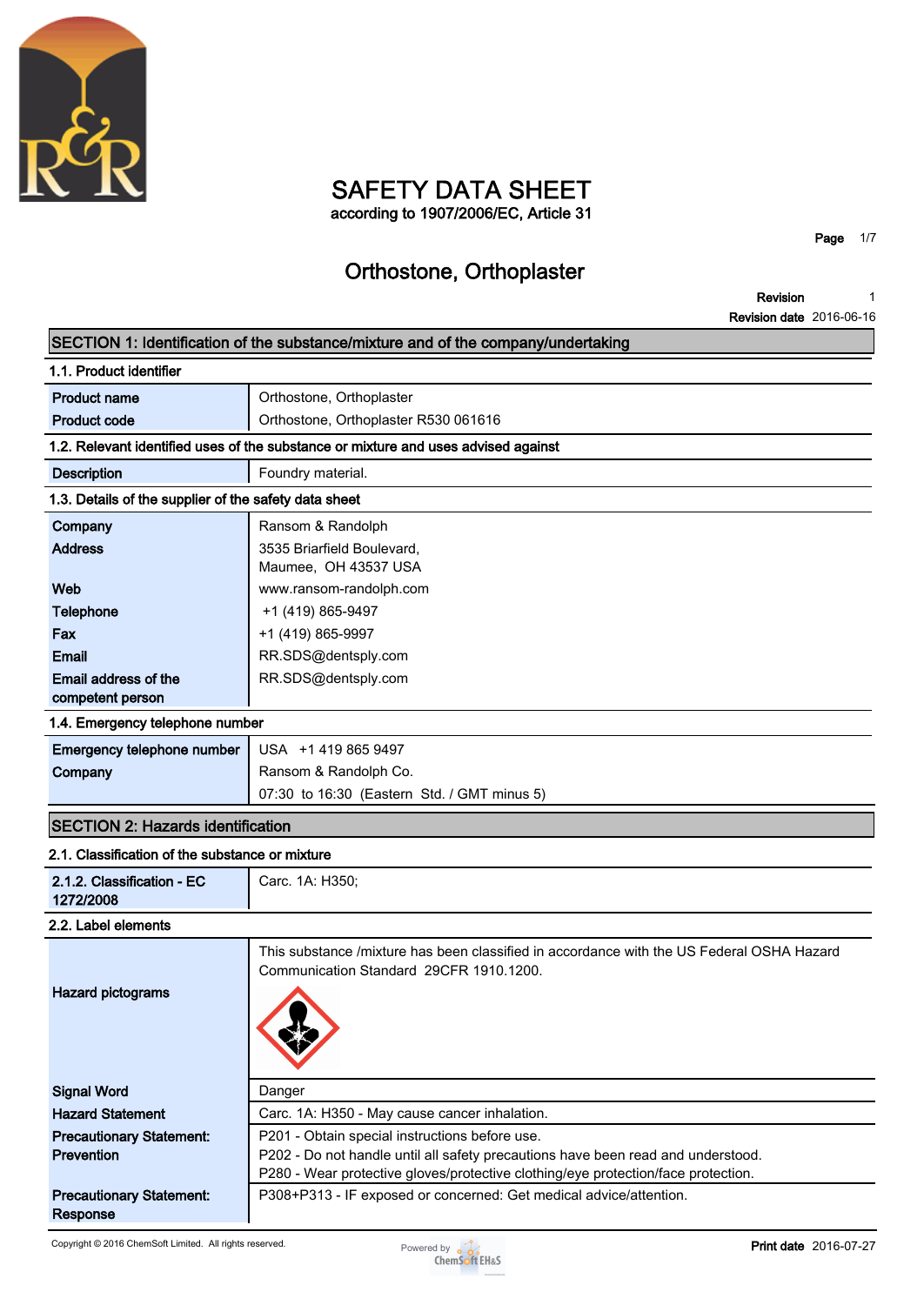| 2.2. Label elements                                |                                                                        |
|----------------------------------------------------|------------------------------------------------------------------------|
| <b>Precautionary Statement:</b><br>Storage         | P405 - Store locked up.                                                |
| <b>Precautionary Statement:</b><br><b>Disposal</b> | P501 - Dispose of contents/container to local and national regulations |
| 2.3. Other hazards                                 |                                                                        |
| Other hazards                                      | Product contains crystalline silica.                                   |
| <b>Further information</b>                         |                                                                        |
|                                                    | Not applicable. PBT and vPvB assessment.                               |

#### **SECTION 3: Composition/information on ingredients**

#### **3.2. Mixtures**

#### **67/548/EEC / 1999/45/EC**

| <b>Chemical Name</b>               | Index No. | <b>CAS No.</b> | EC No. | <b>REACH Registration</b><br><b>Number</b> | Conc.<br>$(\%w/w)$ | <b>Classification</b> | M-factor. |
|------------------------------------|-----------|----------------|--------|--------------------------------------------|--------------------|-----------------------|-----------|
| Calcium sulfate (Plaster of Paris) |           | 26499-65-0     |        |                                            | 70 - 100%          |                       |           |

#### **EC 1272/2008**

| <b>Chemical Name</b>                                    | Index No. | <b>CAS No.</b> | EC No.    | <b>REACH Registration</b><br><b>Number</b> | Conc.<br>$(\%w/w)$ | Classification         | M-factor. |
|---------------------------------------------------------|-----------|----------------|-----------|--------------------------------------------|--------------------|------------------------|-----------|
| Calcium sulfate (Plaster of Paris)                      |           | 26499-65-0     |           |                                            | 70 - 100%          |                        |           |
| Silica (cristobalite) $\ge$ /= 0.1 %<br>conc. $< 1.0 %$ |           | 14464-46-1     | 238-455-4 |                                            |                    | 0 - 5% Carc. 1A: H350: |           |

#### **Further information**

|  | Full text for all Risk Phrases mentioned in this section are displayed in Section 16. |  |
|--|---------------------------------------------------------------------------------------|--|
|--|---------------------------------------------------------------------------------------|--|

#### **SECTION 4: First aid measures**

#### **4.1. Description of first aid measures**

| Inhalation                                                                      | Move the exposed person to fresh air.                                           |  |  |  |
|---------------------------------------------------------------------------------|---------------------------------------------------------------------------------|--|--|--|
| Eye contact                                                                     | Rinse immediately with plenty of water for 15 minutes holding the eyelids open. |  |  |  |
| <b>Skin contact</b>                                                             | Wash with soap and water.                                                       |  |  |  |
| Ingestion                                                                       | Drink 1 to 2 glasses of water. DO NOT INDUCE VOMITING.                          |  |  |  |
|                                                                                 | 4.2. Most important symptoms and effects, both acute and delayed                |  |  |  |
| <b>Inhalation</b>                                                               | May cause irritation to respiratory system.                                     |  |  |  |
| Eye contact                                                                     | May cause irritation to eyes.                                                   |  |  |  |
| <b>Skin contact</b>                                                             | May cause irritation to skin.                                                   |  |  |  |
| Ingestion                                                                       | May cause irritation to mucous membranes.                                       |  |  |  |
| 4.3. Indication of any immediate medical attention and special treatment needed |                                                                                 |  |  |  |
| Inhalation                                                                      | Seek medical attention if irritation or symptoms persist.                       |  |  |  |
| Eye contact                                                                     | Seek medical attention if irritation or symptoms persist.                       |  |  |  |
| <b>Skin contact</b>                                                             | Seek medical attention if irritation or symptoms persist.                       |  |  |  |
| Ingestion                                                                       | Seek medical attention if irritation or symptoms persist.                       |  |  |  |
| <b>SECTION 5: Firefighting measures</b>                                         |                                                                                 |  |  |  |
| 5.1. Extinguishing media                                                        |                                                                                 |  |  |  |
|                                                                                 |                                                                                 |  |  |  |

**Use extinguishing media appropriate to the surrounding fire conditions.**

#### **5.2. Special hazards arising from the substance or mixture**

**Burning produces irritating, toxic and obnoxious fumes.**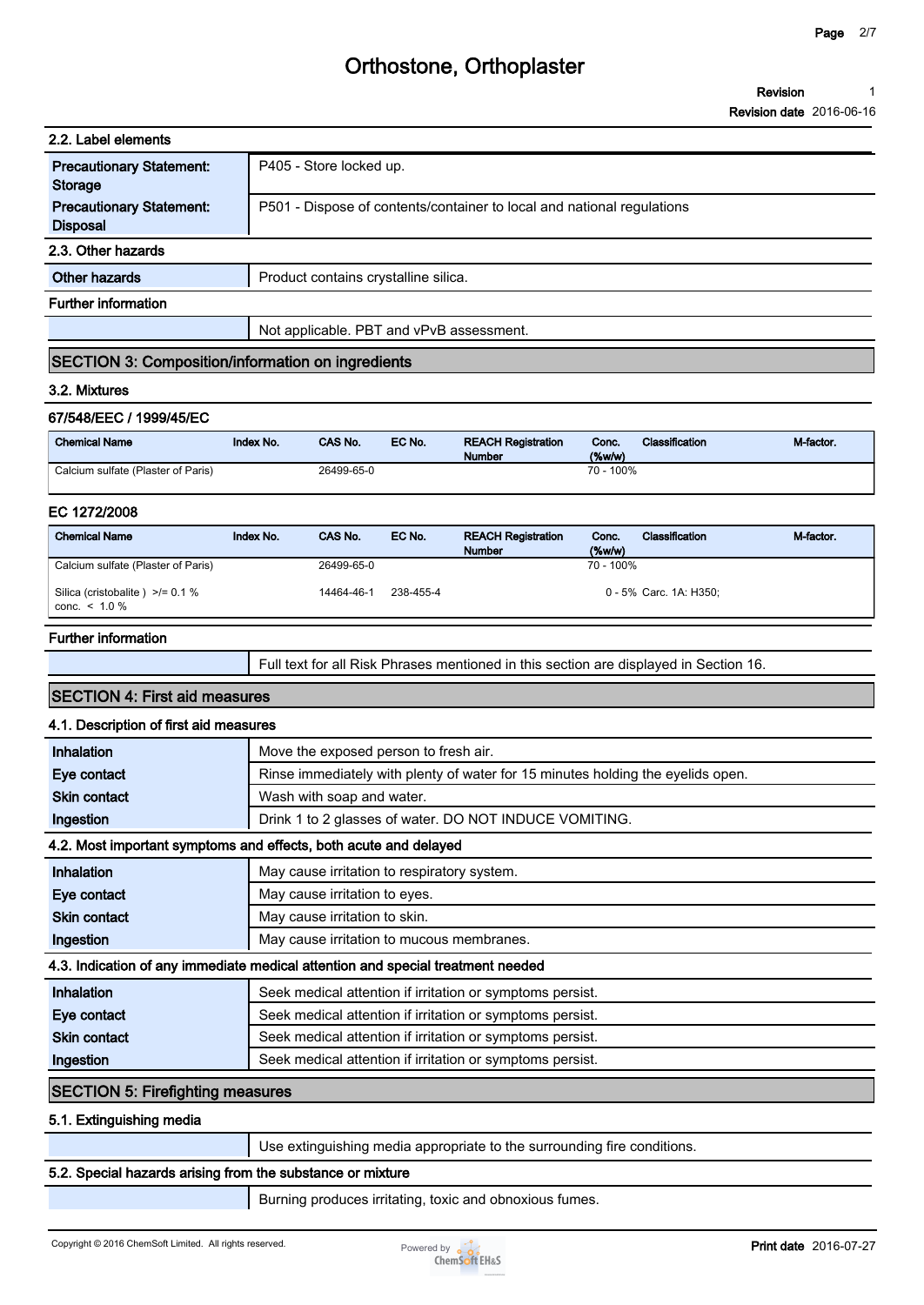#### **Revision** 1 **1**

|                                                                   |                                                                                                                                   | <b>Revision date</b> 2016-06-16                                                                                                                                                            |
|-------------------------------------------------------------------|-----------------------------------------------------------------------------------------------------------------------------------|--------------------------------------------------------------------------------------------------------------------------------------------------------------------------------------------|
| 5.3. Advice for firefighters                                      |                                                                                                                                   |                                                                                                                                                                                            |
|                                                                   | Self-contained breathing apparatus. Wear suitable protective clothing.                                                            |                                                                                                                                                                                            |
| <b>SECTION 6: Accidental release measures</b>                     |                                                                                                                                   |                                                                                                                                                                                            |
|                                                                   | 6.1. Personal precautions, protective equipment and emergency procedures                                                          |                                                                                                                                                                                            |
|                                                                   | Avoid raising dust. Wear suitable respiratory equipment when necessary.                                                           |                                                                                                                                                                                            |
| 6.2. Environmental precautions                                    |                                                                                                                                   |                                                                                                                                                                                            |
|                                                                   | No environmental requirements.                                                                                                    |                                                                                                                                                                                            |
| 6.3. Methods and material for containment and cleaning up         |                                                                                                                                   |                                                                                                                                                                                            |
|                                                                   | containers for disposal.                                                                                                          | Avoid raising dust. Clean the area using a vacuum cleaner. Transfer to suitable, labelled                                                                                                  |
| 6.4. Reference to other sections                                  |                                                                                                                                   |                                                                                                                                                                                            |
|                                                                   | See section [2, 8 & 13] for further information.                                                                                  |                                                                                                                                                                                            |
| <b>SECTION 7: Handling and storage</b>                            |                                                                                                                                   |                                                                                                                                                                                            |
| 7.1. Precautions for safe handling                                |                                                                                                                                   |                                                                                                                                                                                            |
|                                                                   | ventilation, wear suitable respiratory equipment.<br>handling the product.                                                        | Avoid raising dust. Ensure adequate ventilation of the working area. In case of insufficient<br>Do not eat, drink or smoke in areas where this product is used or stored. Wash hands after |
| 7.2. Conditions for safe storage, including any incompatibilities |                                                                                                                                   |                                                                                                                                                                                            |
|                                                                   | Keep containers tightly closed.                                                                                                   |                                                                                                                                                                                            |
| 7.3. Specific end use(s)                                          |                                                                                                                                   |                                                                                                                                                                                            |
|                                                                   | Foundry material.                                                                                                                 |                                                                                                                                                                                            |
| <b>SECTION 8: Exposure controls/personal protection</b>           |                                                                                                                                   |                                                                                                                                                                                            |
|                                                                   |                                                                                                                                   |                                                                                                                                                                                            |
| 8.1. Control parameters                                           |                                                                                                                                   |                                                                                                                                                                                            |
|                                                                   | exposure limits - Crystalline Silica, Cristobalite -<br>fraction); 10 mg/m3 / $[2(\% Silica + 2)]$ TWA PEL (respirable fraction). | 0.025 mg/m3 TWA ACGIH TLV (respirable                                                                                                                                                      |
| 8.1.1. Exposure Limit Values                                      |                                                                                                                                   |                                                                                                                                                                                            |
| Calcium sulfate (Plaster of Paris)                                | WEL 8-hr limit ppm: -                                                                                                             | WEL 8-hr limit mg/m3: -                                                                                                                                                                    |
|                                                                   | WEL 15 min limit ppm: -                                                                                                           | WEL 15 min limit mg/m3: -                                                                                                                                                                  |
|                                                                   | WEL 8-hr limit mg/m3 total 10                                                                                                     | WEL 15 min limit mg/m3 total -                                                                                                                                                             |
|                                                                   | inhalable dust:                                                                                                                   | inhalable dust:                                                                                                                                                                            |
|                                                                   | WEL 8-hr limit mg/m3 total 4                                                                                                      | WEL 15 min limit mg/m3 total -                                                                                                                                                             |

#### **8.2. Exposure controls**

| 8.2.1. Appropriate engineering<br>controls | Ensure adequate ventilation of the working area.                                        |
|--------------------------------------------|-----------------------------------------------------------------------------------------|
| 8.2.2. Individual protection<br>measures   | Protective clothing.                                                                    |
| Eye / face protection                      | In case of splashing, wear:. Approved safety goggles. safety glasses with side-shields. |

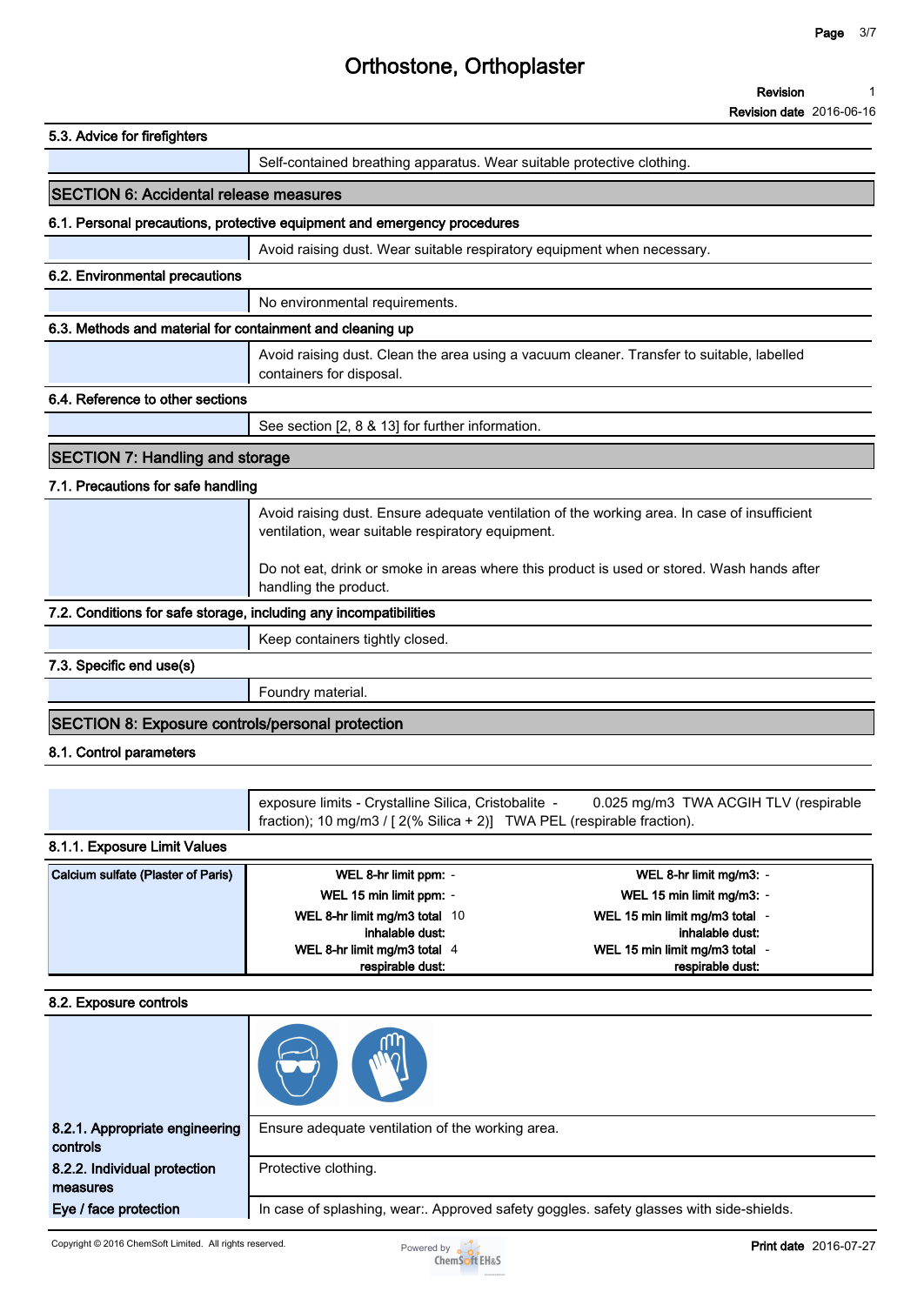**Revision Revision date 2016-06-16 1**

| 8.2. Exposure controls                    |                                                    |
|-------------------------------------------|----------------------------------------------------|
| Skin protection -<br>Handprotection       | Wear suitable gloves.                              |
| <b>Respiratory protection</b>             | Suitable respiratory equipment.                    |
| 8.2.3. Environmental exposure<br>controls | Not normally required.                             |
| Occupational exposure<br>controls         | Appropriate local exhaust ventilation is required. |
|                                           |                                                    |

#### **SECTION 9: Physical and chemical properties**

#### **9.1. Information on basic physical and chemical properties**

| Appearance Powder                              |                                          |
|------------------------------------------------|------------------------------------------|
|                                                | <b>Colour</b> Off white                  |
| Odour Mild                                     |                                          |
|                                                | $pH$ 6 - 8                               |
| Melting point $1450 °C$                        |                                          |
|                                                | Relative density 2.4 (H2O = 1 $@$ 20 °C) |
| <b>Partition coefficient</b> No data available |                                          |
|                                                | Viscosity   No data available            |
| <b>Explosive properties</b> Not applicable.    |                                          |
| Oxidising properties   Not applicable.         |                                          |
| Autoignition temperature   Not applicable.     |                                          |
|                                                | Fat Solubility   Not applicable.         |
|                                                | Freezing Point   Not applicable.         |
| Initial boiling point   Not applicable.        |                                          |
| Evaporation rate   Not applicable.             |                                          |
| Flammability (solid, gas) Not applicable.      |                                          |
| Vapour pressure   Not applicable.              |                                          |
|                                                | Vapour density   Not applicable.         |
| Solubility                                     | Slightly soluble in water                |

### **9.2. Other information**

|                                       | <b>Conductivity</b> No data available |
|---------------------------------------|---------------------------------------|
|                                       | Surface tension   No data available   |
|                                       | Gas group Not applicable.             |
| Benzene Content   Not applicable.     |                                       |
|                                       | Lead content Not applicable.          |
| VOC (Volatile organic Not applicable. |                                       |
| compounds)                            |                                       |
|                                       |                                       |

#### **SECTION 10: Stability and reactivity**

#### **10.1. Reactivity**

|                              | Not applicable.                          |  |  |
|------------------------------|------------------------------------------|--|--|
| 10.2. Chemical stability     |                                          |  |  |
|                              | Stable under normal conditions.          |  |  |
|                              | 10.3. Possibility of hazardous reactions |  |  |
|                              | No Significant Hazard.                   |  |  |
| 10.4. Conditions to avoid    |                                          |  |  |
|                              | Moisture.                                |  |  |
| 10.5. Incompatible materials |                                          |  |  |

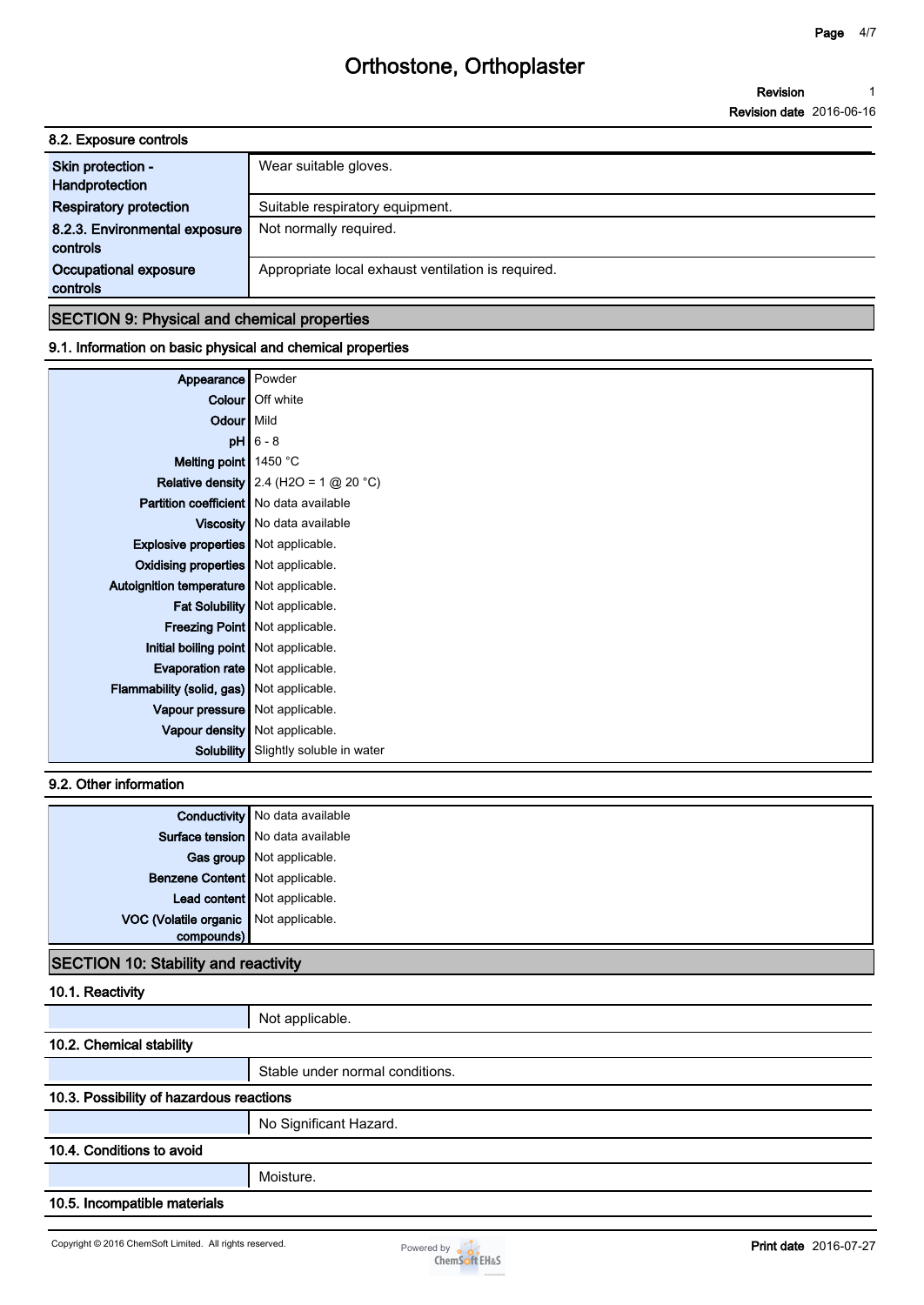#### **10.5. Incompatible materials**

| No Significant Hazard. |
|------------------------|
|                        |

#### **10.6. Hazardous decomposition products**

**Hazardous Decomposition Products (silica): Crystalline silica will dissolve in hydrofluoric acid and produce silicone tetrafluoride. Reaction with water or acids generates heat.**

#### **SECTION 11: Toxicological information**

#### **11.1. Information on toxicological effects**

| <b>Acute toxicity</b>                | Based on available data, the classification criteria are not met.                                                                                                                                                                                                                                                                                                                                                                                                                                                                                                                                                                                                                                                                                                                                                                                                                                                                                                                                                                                                                                                                                                                                                                                                |
|--------------------------------------|------------------------------------------------------------------------------------------------------------------------------------------------------------------------------------------------------------------------------------------------------------------------------------------------------------------------------------------------------------------------------------------------------------------------------------------------------------------------------------------------------------------------------------------------------------------------------------------------------------------------------------------------------------------------------------------------------------------------------------------------------------------------------------------------------------------------------------------------------------------------------------------------------------------------------------------------------------------------------------------------------------------------------------------------------------------------------------------------------------------------------------------------------------------------------------------------------------------------------------------------------------------|
| Skin corrosion/irritation            | Prolonged or repeated exposure may cause irritation to skin and mucous membranes.                                                                                                                                                                                                                                                                                                                                                                                                                                                                                                                                                                                                                                                                                                                                                                                                                                                                                                                                                                                                                                                                                                                                                                                |
| Serious eye damage/irritation        | No irritation expected.                                                                                                                                                                                                                                                                                                                                                                                                                                                                                                                                                                                                                                                                                                                                                                                                                                                                                                                                                                                                                                                                                                                                                                                                                                          |
| Respiratory or skin<br>sensitisation | No sensitizaton effects reported.                                                                                                                                                                                                                                                                                                                                                                                                                                                                                                                                                                                                                                                                                                                                                                                                                                                                                                                                                                                                                                                                                                                                                                                                                                |
| Germ cell mutagenicity               | No mutagenic effects reported.                                                                                                                                                                                                                                                                                                                                                                                                                                                                                                                                                                                                                                                                                                                                                                                                                                                                                                                                                                                                                                                                                                                                                                                                                                   |
| Carcinogenicity                      | Known Human Carcinogens (Category 1).                                                                                                                                                                                                                                                                                                                                                                                                                                                                                                                                                                                                                                                                                                                                                                                                                                                                                                                                                                                                                                                                                                                                                                                                                            |
| Reproductive toxicity                | No observed effect level. No observed effect concentration.                                                                                                                                                                                                                                                                                                                                                                                                                                                                                                                                                                                                                                                                                                                                                                                                                                                                                                                                                                                                                                                                                                                                                                                                      |
| STOT-single exposure                 | No known adverse health effects.                                                                                                                                                                                                                                                                                                                                                                                                                                                                                                                                                                                                                                                                                                                                                                                                                                                                                                                                                                                                                                                                                                                                                                                                                                 |
| STOT-repeated exposure               | Chronic effects<br>Prolonged inhalation of respirable crystalline silica<br>In 1997, the International Agency for Research on Cancer (IARC) concluded that crystalline silica<br>inhaled from occupational sources can cause lung cancer in humans. However it pointed out that<br>not all industrial circumstances, nor all crystalline silica types, were to be incriminated. (IARC<br>Monographs on the evaluation of the carcinogenic risks of chemicals to humans, Silica, silicates<br>dust and organic fibers, 1997, Vol. 68, IARC, Lyon, France). In June 2003, the European<br>Commission's Scientific Committee for Occupational Exposure Limits (SCOEL) concluded:<br>"that the main effect in humans of the inhalation of respirable crystalline silica is silicosis. There is<br>sufficient information to conclude that the relative lung cancer risk is increased in persons with<br>silicosis (and apparently, not in employees without silicosis exposed to silica dust in quarries and<br>in the ceramic industry). Therefore, preventing the onset of silicosis will also reduce the cancer<br>risk. Since a clear threshold for silicosis development cannot be identified, any reduction of<br>exposure will reduce the risk of silicosis." |
|                                      | (SCOEL SUM Doc 94-final on respirable crystalline silica, June 2003)<br>There is a body of evidence supporting the fact that increased cancer risk would be limited to<br>people already suffering from silicosis. Worker protection against silicosis should be assured by<br>respecting the existing regulatory occupational exposure limits and implementing additional risk<br>management measures where required (see Section 16).                                                                                                                                                                                                                                                                                                                                                                                                                                                                                                                                                                                                                                                                                                                                                                                                                          |
| <b>Aspiration hazard</b>             | No Significant Hazard.                                                                                                                                                                                                                                                                                                                                                                                                                                                                                                                                                                                                                                                                                                                                                                                                                                                                                                                                                                                                                                                                                                                                                                                                                                           |
| Repeated or prolonged<br>exposure    | Inhalation may cause coughing, tightness of the chest and irritation of the respiratory system.                                                                                                                                                                                                                                                                                                                                                                                                                                                                                                                                                                                                                                                                                                                                                                                                                                                                                                                                                                                                                                                                                                                                                                  |
| 11.1.4. Toxicological Information    |                                                                                                                                                                                                                                                                                                                                                                                                                                                                                                                                                                                                                                                                                                                                                                                                                                                                                                                                                                                                                                                                                                                                                                                                                                                                  |
|                                      | No data available                                                                                                                                                                                                                                                                                                                                                                                                                                                                                                                                                                                                                                                                                                                                                                                                                                                                                                                                                                                                                                                                                                                                                                                                                                                |
|                                      |                                                                                                                                                                                                                                                                                                                                                                                                                                                                                                                                                                                                                                                                                                                                                                                                                                                                                                                                                                                                                                                                                                                                                                                                                                                                  |

#### **SECTION 12: Ecological information**

#### **12.1. Toxicity**

**Orthostone, Orthoplaster Fish LC50/96h: 1970.000 mg/l**

#### **12.2. Persistence and degradability**

**No data is available on this product.**

#### **12.3. Bioaccumulative potential**

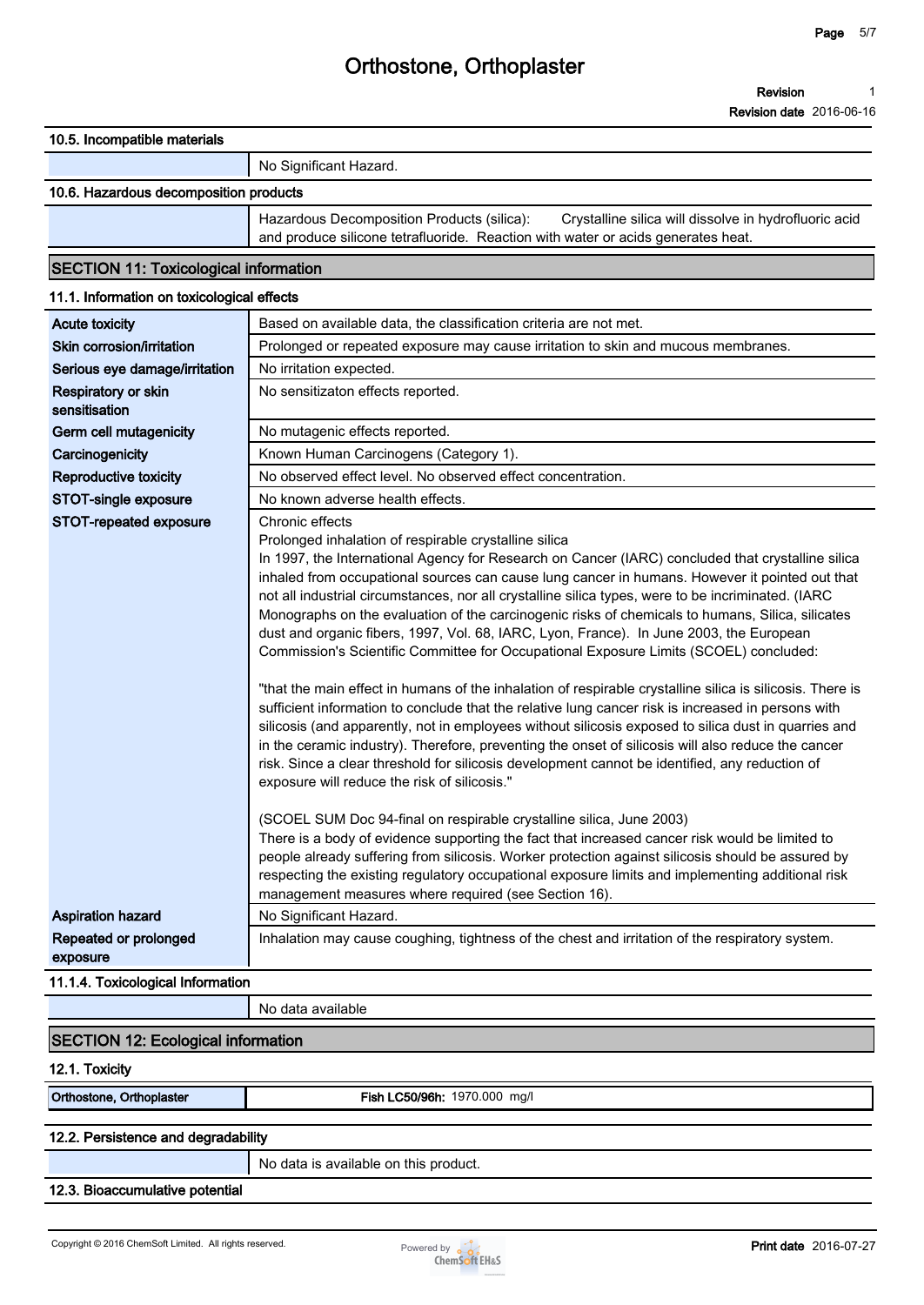| Revision                        |  |
|---------------------------------|--|
| <b>Revision date 2016-06-16</b> |  |

| 12.3. Bioaccumulative potential            |                                                                                                                                                                                                                                                        |
|--------------------------------------------|--------------------------------------------------------------------------------------------------------------------------------------------------------------------------------------------------------------------------------------------------------|
|                                            | Does not bioaccumulate.                                                                                                                                                                                                                                |
| <b>Partition coefficient</b>               |                                                                                                                                                                                                                                                        |
|                                            | Orthostone, Orthoplaster No data available                                                                                                                                                                                                             |
|                                            |                                                                                                                                                                                                                                                        |
| 12.4. Mobility in soil                     |                                                                                                                                                                                                                                                        |
| 12.5. Results of PBT and vPvB assessment   | Not determined.                                                                                                                                                                                                                                        |
|                                            |                                                                                                                                                                                                                                                        |
| 12.6. Other adverse effects                | Not determined.                                                                                                                                                                                                                                        |
|                                            |                                                                                                                                                                                                                                                        |
|                                            | Not applicable.                                                                                                                                                                                                                                        |
| <b>SECTION 13: Disposal considerations</b> |                                                                                                                                                                                                                                                        |
| 13.1. Waste treatment methods              |                                                                                                                                                                                                                                                        |
|                                            | Dispose of in compliance with all. local and national regulations.                                                                                                                                                                                     |
| <b>Disposal methods</b>                    |                                                                                                                                                                                                                                                        |
|                                            | Contact a licensed waste disposal company.                                                                                                                                                                                                             |
| <b>Disposal of packaging</b>               |                                                                                                                                                                                                                                                        |
|                                            | Empty containers can be sent for disposal or recycling.                                                                                                                                                                                                |
| <b>SECTION 14: Transport information</b>   |                                                                                                                                                                                                                                                        |
| 14.1. UN number                            |                                                                                                                                                                                                                                                        |
|                                            | The product is not classified as dangerous for carriage.                                                                                                                                                                                               |
| 14.2. UN proper shipping name              |                                                                                                                                                                                                                                                        |
|                                            | The product is not classified as dangerous for carriage.                                                                                                                                                                                               |
| 14.3. Transport hazard class(es)           |                                                                                                                                                                                                                                                        |
|                                            | The product is not classified as dangerous for carriage.                                                                                                                                                                                               |
| 14.4. Packing group                        |                                                                                                                                                                                                                                                        |
|                                            | The product is not classified as dangerous for carriage.                                                                                                                                                                                               |
| 14.5. Environmental hazards                |                                                                                                                                                                                                                                                        |
|                                            | The product is not classified as dangerous for carriage.                                                                                                                                                                                               |
| 14.6. Special precautions for user         |                                                                                                                                                                                                                                                        |
|                                            | The product is not classified as dangerous for carriage.                                                                                                                                                                                               |
|                                            | 14.7. Transport in bulk according to Annex II of MARPOL 73/78 and the IBC Code                                                                                                                                                                         |
|                                            | The product is not classified as dangerous for carriage.                                                                                                                                                                                               |
| <b>Further information</b>                 |                                                                                                                                                                                                                                                        |
|                                            | The product is not classified as dangerous for carriage.                                                                                                                                                                                               |
| <b>SECTION 15: Regulatory information</b>  |                                                                                                                                                                                                                                                        |
|                                            | 15.1. Safety, health and environmental regulations/legislation specific for the substance or mixture                                                                                                                                                   |
| <b>Regulations</b>                         | U.S. FEDERAL REGULATIONS:                                                                                                                                                                                                                              |
|                                            | CERCLA 103 Reportable Quantity: Dental family of investments is not subject to CERCLA<br>reporting requirements. Many states have more stringent release reporting requirements. Report<br>spills required under federal, state and local regulations. |